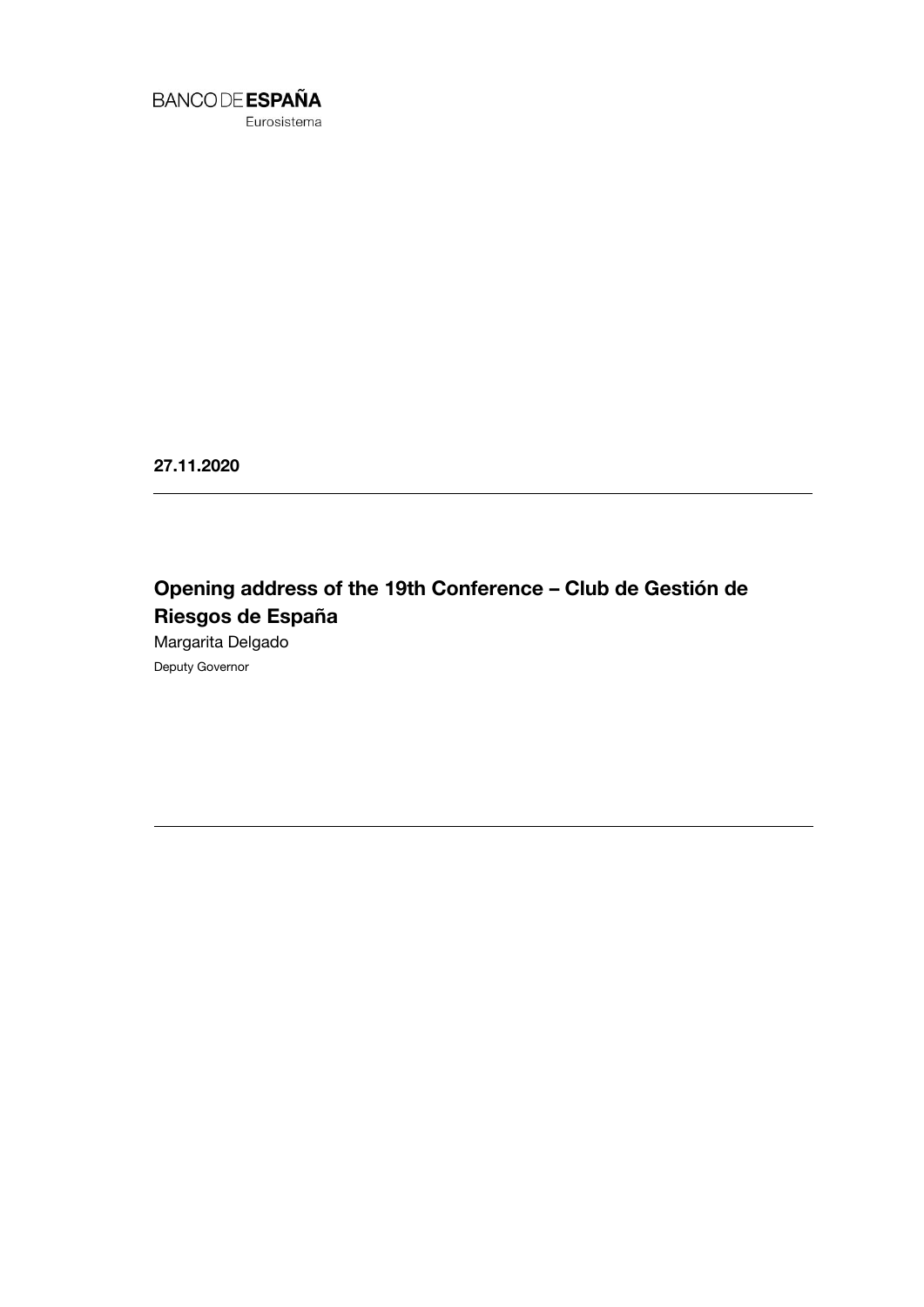#### **Introduction**

Many thanks to the Risk Management Club for their kind invitation to open this annual conference. We are now into its nineteenth edition that, inevitably, will focus on the new challenges in the aftermath of COVID-19.

The title of this conference refers to the "new world" that will be awaiting us after overcoming the crisis caused by the pandemic. Needless to say, we all wish that this happens as soon as possible.

It may seem a little excessive to talk of a "new world" after the pandemic, but I believe to some extent it will be. We should remember that crises are periods of change, in which what is established is called into question.

Each crisis is certainly different from previous ones. Or rather it should be different, at least if we supervisors, regulators and banks learn from the past and avoid making the same mistakes.

In any event, it seems we have now been hearing the word "crisis" more than ever for over a decade. Until relatively recently, when we referred to "the crisis" we had the global financial crisis in mind. Now, sadly, we must clarify which crisis we are talking about.

It could be said that the society we live in may be the result of how we have tackled and resolved each of the crises we have faced. With effort and sacrifice our society has overcome problematic situations, some not so distant in time. And the pandemic will certainly be no exception.

As in other previous crises, it is vital that we should be able to draw lessons allowing us to improve those aspects that have fallen short, that have not worked as foreseen or that need to be strengthened.

Naturally, this need to draw lessons applies to banking regulation, but also to health, social insurance and economic aspects that have evidenced shortcomings.

As you know, the banking supervisory and regulatory frameworks were overhauled to include the lessons we learned from the previous financial crisis.

While unrelated, we could say that the situation caused by COVID is the first test for this global reform and, almost inevitably, we will be assessing the functioning of the different components of the new framework after facing this global, exogenous, severe and totally unexpected shock.

Let me begin with a very swift reference to the supervisory framework. I believe we will all agree that the launch of the Single Supervisory Mechanism (SSM) after the financial crisis entailed a major transformation for all euro area supervisors and banks.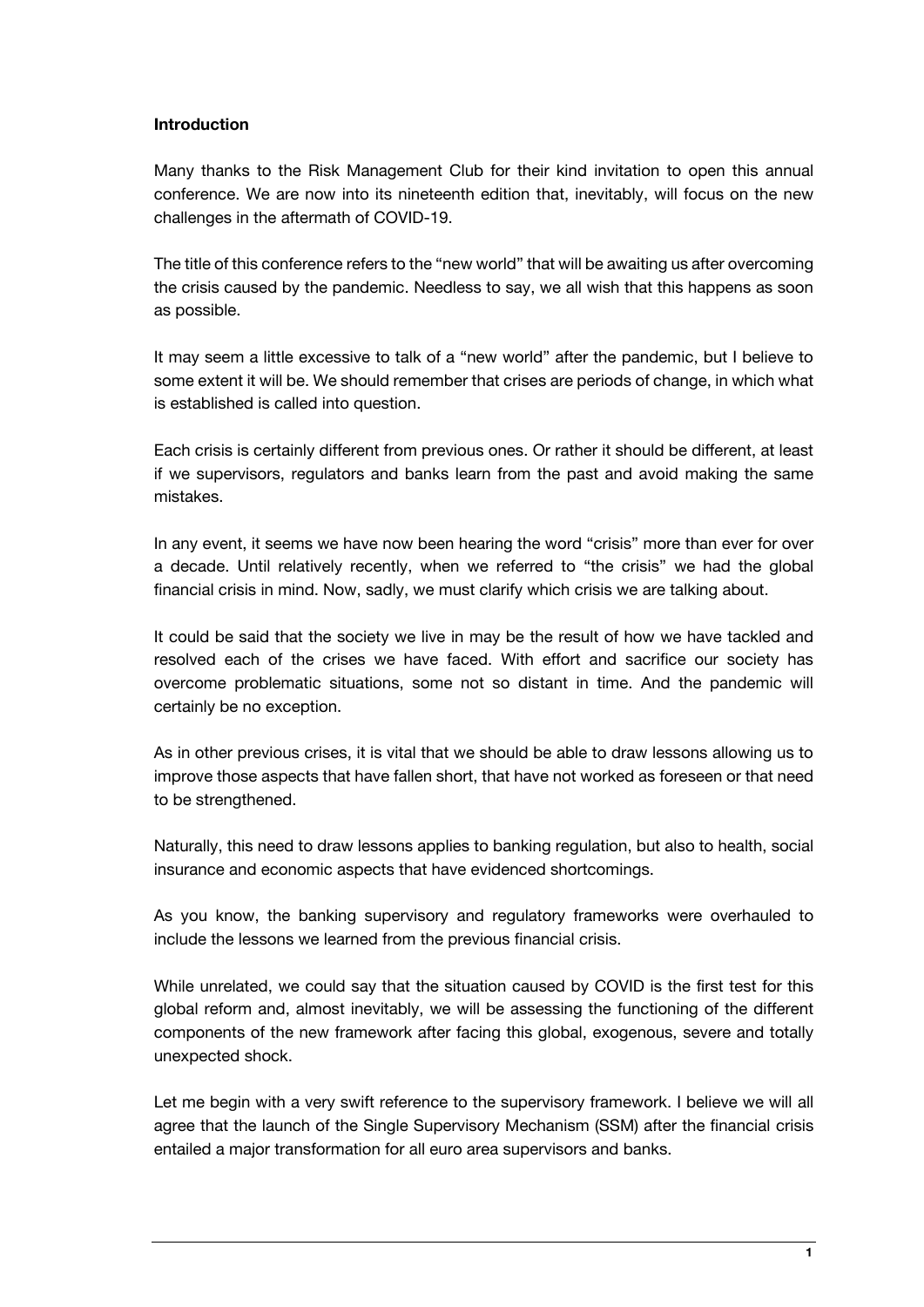As you know, I was involved in the creation and early working years of the SSM, so objectivity may fail me; we all tend to defend that which we have helped create. But I honestly believe that, in spite of its defects, we now have a truly European supervisory powerhouse.

It is a shame that the Banking Union (BU) edifice is not quite complete and that we still need to shore up the European institutional framework with a deposit insurance scheme with full European backing. We also need greater regulatory homogenisation, in sensitive areas such as money laundering, fit and proper and insolvency.

# **Developments in the regulatory framework**

Naturally, the prudential regulatory framework defined by the Basel Committee on Banking Supervision (BCBS) also bears little resemblance to what was in place prior to the financial crisis.

As you are aware, the changes affected all the elements that define the capital ratio. Following the introduction of Basel III: (i) the numerator´s capital is calculated according to a new, more demanding definition; (ii) the denominator reflects banks´ risks more conservatively, having translated them into weighted assets; and, finally, (iii) the ratio level demanded has increased considerably, including additional "buffers" which, inter alia, cover the risk posed by systemic institutions.

Other complementary metrics have been added to the classic solvency ratio, relating to banks' liquidity or leverage, and discretionality in the use of internal models, has been limited to reduce procyclicality and prevent excessive variability in the calculation of requirements.

All these improvements have been gradually introduced. In Spain the process has run in parallel with the correction of the overcapacity, that the sector had when the financial crisis broke, and with the ongoing clean-up of non-productive assets.

The efforts made by the sector have been most considerable, greater even than the charts show. For example, when we look at how the capital ratio has changed since the financial crisis, we should bear in mind that the comparison is not like-for-like; today this ratio is constructed on the basis of much stricter definitions and criteria than those in 2009.

Likewise, when we assess our ability to pre-empt and respond to a crisis, we should consider the European supervisory institutional framework we have today, which did not exist just 10 years back.

# **Resilience of the sector in the face of crisis**

Though oft-repeated, allow me to reiterate a message: the point of departure of the European and Spanish banking sectors is much sounder than it was when the financial crisis burst, enabling it to be part of the solution instead of part of the problem.

Although we should view the results with all due prudence, the recent SSM and Banco de España stress tests evidence, overall, the system's resilience in the face of a shock such as that we are experiencing, despite the natural dispersion in individual results.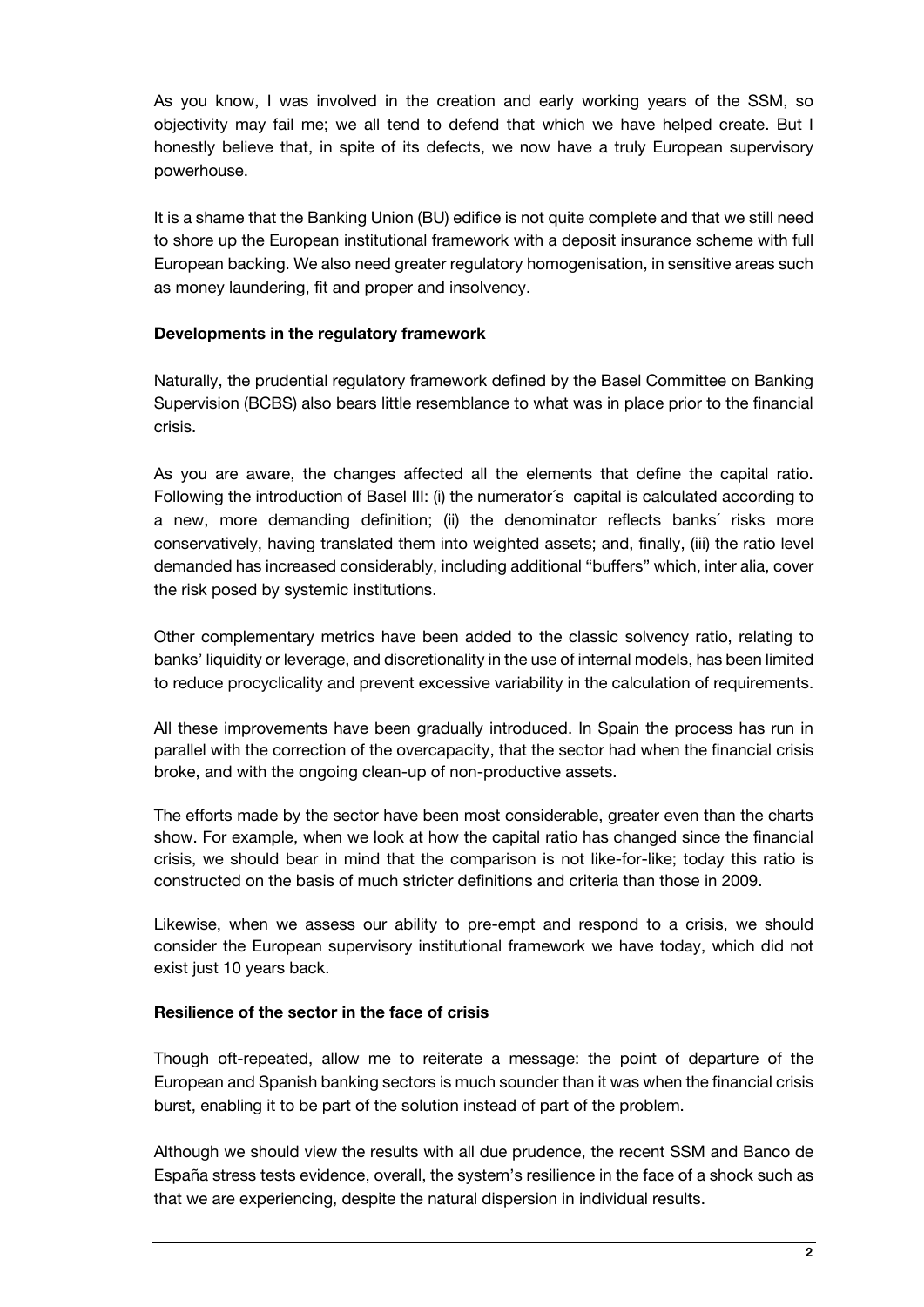In conclusion, we have a stronger and more resilient banking system, subject to more rigorous regulations and to pan-European centralised supervision.

### **Macroprudential framework**

The elements I have just described give shape to what we know as microprudential supervision, and which, until recently, we simply called supervision.

The change in name is due to the fact that we have incorporated an additional perspective: the macroprudential supervision, whose ambitious aim is to prevent the formation of a crisis or, at least, to contribute to alleviating its effect, should it be unleashed.

Clearly, the application of any pre-emptive policy calls for the identification and correction of potential macrofinancial imbalances before they reach worrying levels.

The logic underlying this approach is conceptually straightforward: future crises are the consequence of our current actions. In other words, crises are endogenous and, therefore, avoidable phenomena.

It is then rather ironic that, now that we have a framework aimed at correcting imbalances before they cause future crises, we have been caught unaware by an eminently exogenous crisis.

In any event, we should be aware that macroprudential policy is a recent development. Its theoretical framework was approved in Basel in late 2010, just a decade ago. It has arisen as a complement to microprudential supervision, and its aim is to boost financial stability through the prevention and mitigation of so-called systemic risks and vulnerabilities, thereby fostering the sustainable contribution by the financial system to economic growth.

To achieve this, risks are evaluated in an aggregate fashion system-wide, but considering also the potential interactions between individual institutions and financial sub-sectors.

Since 2014, the Banco de España has had the possibility of introducing countercyclical capital buffers (CCyB). Subsequently, Royal Decree-Law 22/2018 was enacted, providing us with additional tools such as the sectoral countercyclical capital buffer, and limits on credit standards and on the sectoral concentration of credit exposures.

Still pending is the publication of the circular implementing these new tools, although we hope to release it for consultation by mid-2021. The main characteristic of these new tools is that they will allow targeted action.

The application of a system-wide capital buffer affects the credit underwriting indiscriminately, i.e. it does not alter the incentives across the different credit segments.

Sectoral tools help to dis-incentivise what is considered problematic, meaning that they may be more appropriate for correcting specific imbalances.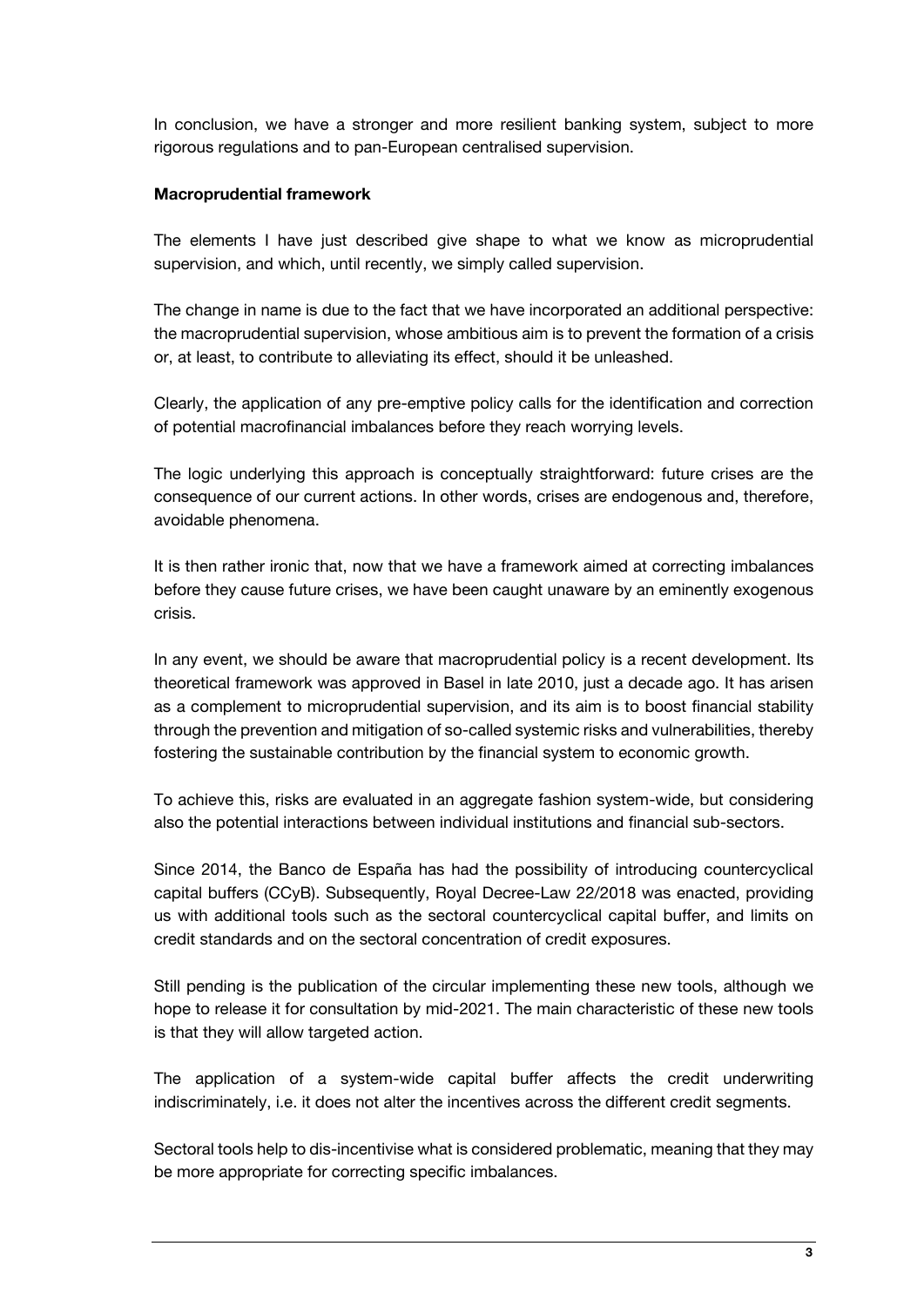The CCyB contributes to smoothing the general oscillations of the credit cycle, increasing credit institutions' capacity to withstand potential future losses.

It is also posited as a suitable instrument for mitigating a potential credit constraint in crisis situations.

Anyone who has read the Banco de España's quarterly press releases will know that, as at the date the health crisis broke, we had not activated this buffer; accordingly, unlike other jurisdictions, it has not been possible to release the buffer to alleviate a potential credit constraint.

Of course, it has not been activated because, before the outbreak of the health crisis, the imbalances indicators had not warranted such a decision. As is known, the benchmark indicator used internationally for the activation of the CCyB is the so-called "credit-to-GDP gap", although other leading indicators of systemic crises are also monitored.

We should recall that credit in the private sector has not ceased to decline since the financial crisis. Firms only began to increase credit further to the health crisis and to the subsequent shutdown in activity.

Indeed, the paradox is that it was after the outbreak of the pandemic that this variable began to indicate that the buffer should be activated, naturally, due to the growth of publicly backed credit and the simultaneous slump in GDP, not because of a real alert.

The credit-to-GDP gap is known to emit erroneous signals in circumstances such as those currently prevailing. Consequently, as well as monitoring a series of indicators, the Banco de España has decided to use two specifications for this gap: (i) the standard one defined by the BCBS and (ii) an alternative, tailored to the characteristics of the Spanish economy's credit cycle.

However, the activation of this buffer has recently been justified in some jurisdictions with the aim of creating room for manoeuvre in good times that can then be used in periods of stress. The logic behind the activation of the buffer for this reason is similar to that which was applied in our now-extinct countercyclical provision.

Finally, new responsibilities have been assigned to the three sectoral supervisory authorities in Spain, as a result of the implementation of this new policy, including to the Directorate General for Insurance and the National Securities Market Commission (CNMV), which have been given tools similar to those I have just described.

Coordinated application of these tools will clearly pose a challenge to the new Spanish macroprudential authority (AMCESFI), which published its first annual report on 31 July.

I think it may be inferred from what I have said that the definition of macroprudential policy is currently evolving. In the present decade, we are moving from the drawing board to implementation, that is to say from the theoretical framework to practical application, while attempting to learn from experience in other jurisdictions.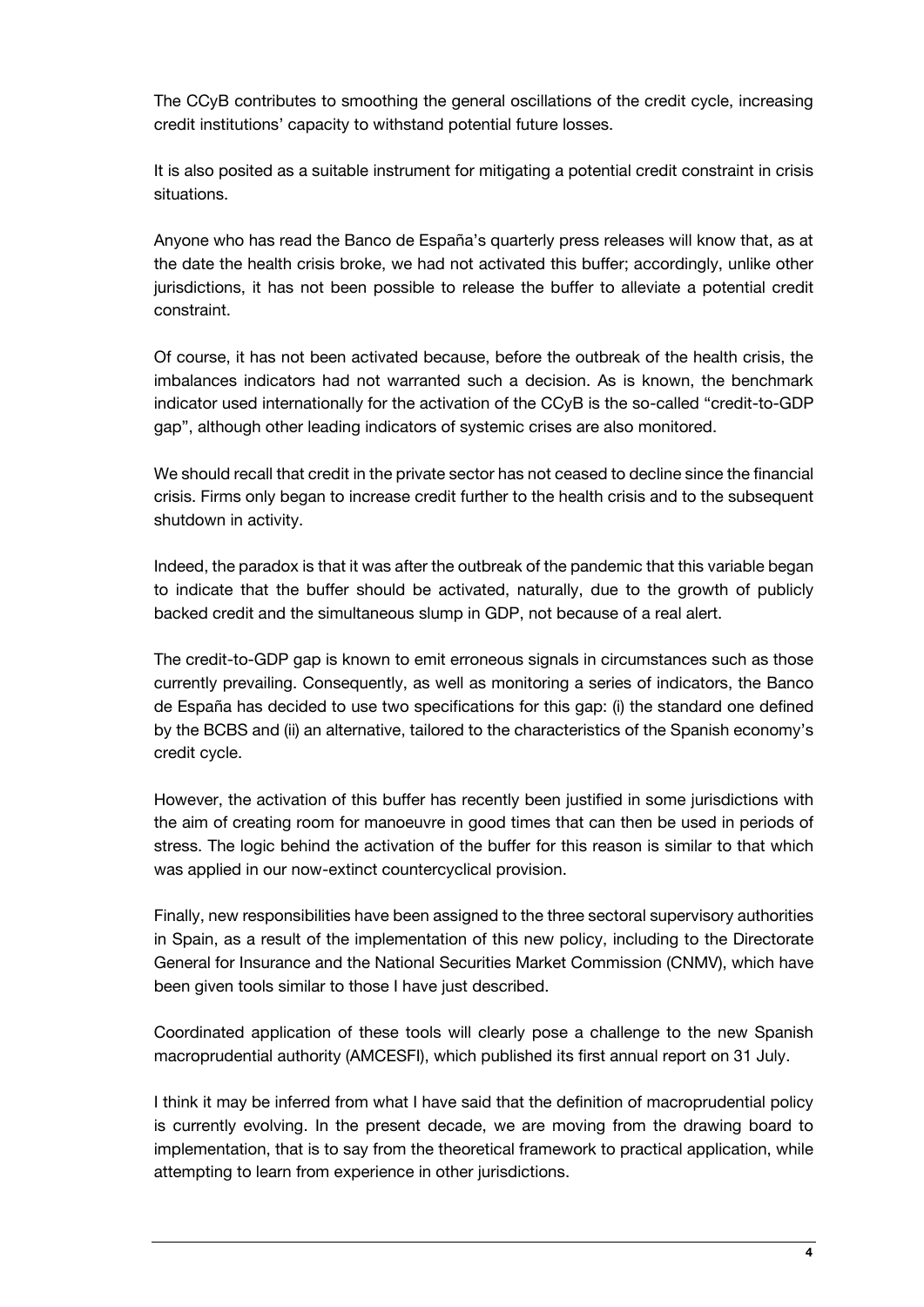One of the issues currently under debate is the usability of these buffers and the possible constraints that may limit it.

As I have already mentioned, the amendments to the Basel III microprudential framework also include specific capital buffers, for example, to cover the systemic dimension of some institutions or to conserve capital.

Clearly these liquidity and capital buffers are helping in the present situation, but banks are reluctant to use them, given the implications that a reduction in the capital ratio would have on the markets and the fact that it could potentially affect the coupon payments on certain issuances.

In this respect, the macro and microprudential authorities need to collaborate to coordinate the measures to be adopted in this context.

Evidently, many of the actions taken in response to the crisis have implications for both types of supervision. Some examples would include the recommendations on the use of liquidity and capital buffers, supervisory expectations regarding the timeline and conditions for replenishing buffers and, more recently, recommendations on dividend distributions and variable remuneration payments.

# **Regulatory response**

In addition to the actions of the macroprudential authorities, there is no doubt that the public sector response has been, overall, countercyclical and expansionary, helping to cushion the impact of the crisis on the economy. This response has been very different from the one to the financial crisis.

The unconventional measures taken by central banks and governments have been particularly noteworthy. But regulators and supervisors have also acted decisively in response to the environment of extreme uncertainty besetting us.

Unlike in the case of the global financial crisis, international regulators have tried to act as coordinated as possible. This has been essential in order to foster financial stability and maintain a level playing field in an increasingly interconnected world.

A large part of this response has focused on enabling the financial sector to supply the liquidity necessary for the business fabric to be able to survive in the short term.

In Europe, a range of measures have been taken, including notably the "quick fix" package of banking rule amendments. These have, inter alia, (i) reintroduced prudential filters to neutralise the effect of the change in the value of public debt on capital; (ii) allowed reserves at central banks to be excluded from the leverage ratio calculation; (iv) incorporated a favourable provisioning treatment for exposures with public guarantees; (v) brought forward the entry into force of certain measures, such as the supporting factor for SMEs and the new prudential treatment of software; and (v) allowed market model overshootings to be ignored, given the volatility arising from the COVID crisis.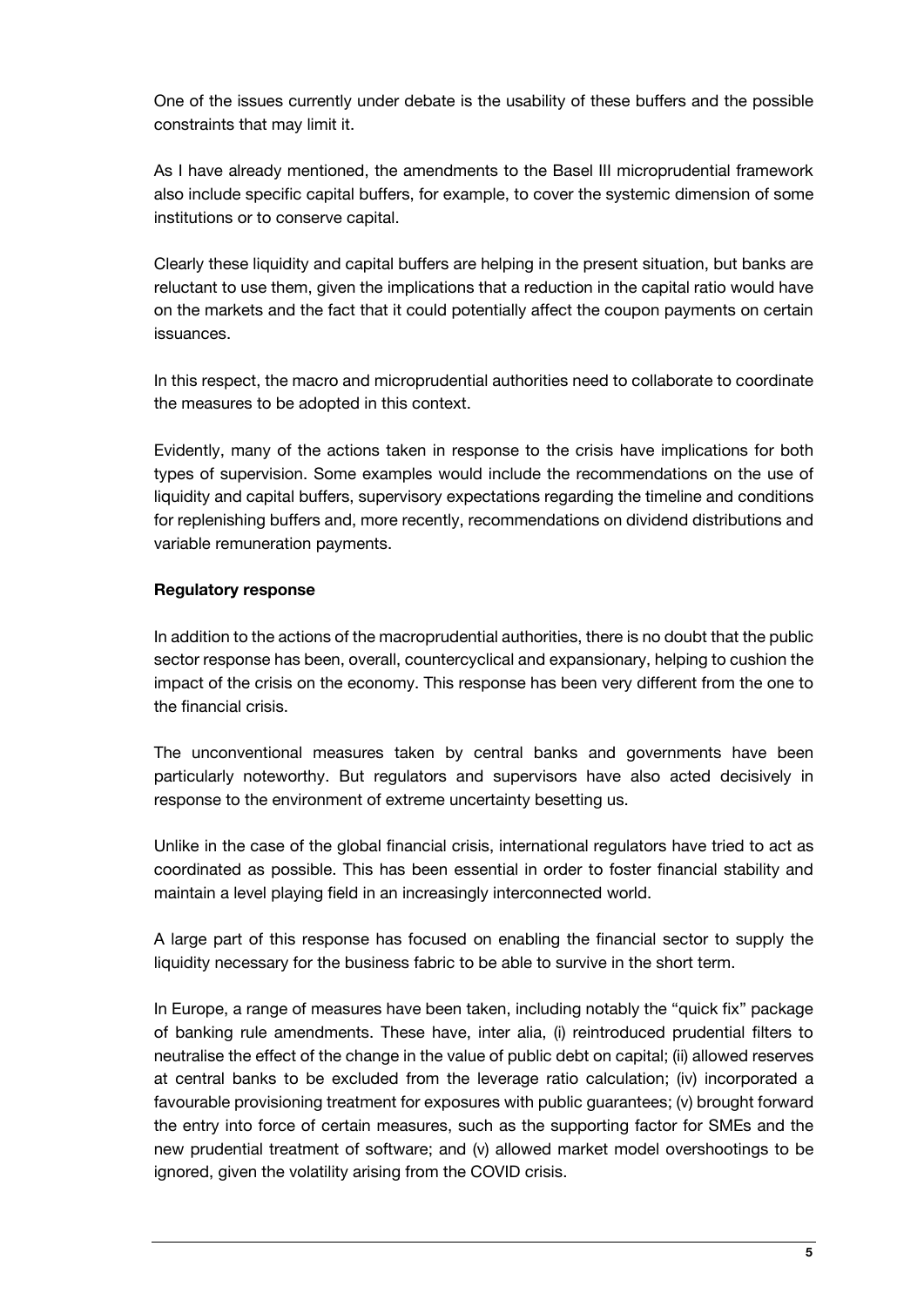As regards the usability of buffers, the BCBS, the European Banking Authority (EBA) and the SSM have in various statements referred to the objective pursued with the introduction of liquidity and capital buffers in Basel III, reiterating that such buffers may be used appropriately to support the economy in a situation like the current one. Also, the message has been conveyed that supervisors will allow sufficient time for these buffers to be replenished.

At the same time, the BCBS and the EBA have published technical guidelines on the prudential treatment of guarantees and moratoria, clarifying that the flexibility required by the current health situation must not be at the expense of the prudence needed when recognising and provisioning for non-performing loans.

In this respect, accounting regulators and banking supervisors have made statements regarding the application of IFRS 9, suggesting that the flexibility allowed within the international accounting standards should be used to avoid the mechanical application of factors and hypotheses to estimate expected losses, as this would be clearly procyclical and inappropriate in the situation arising from COVID-19.

#### **Supervisory response**

Allow me to end my address by referring to the actions taken by the SSM since the outbreak of the health crisis.

I sincerely believe that our response has been highly transparent, as well as rapid and unified across the euro area. This would have been unthinkable before the SSM was created.

Since March this year, the SSM has published almost a dozen press releases and created a detailed FAQs section on its website, where speeches and interviews with the Chair and various members of the Supervisory Board can also be found. In addition, frequent bilateral meetings have been held with banks and there has been considerable interaction with the press and other interest groups in various fora.

As for the response itself, no sooner had the health crisis broken out than we took a number of measures to alleviate the operational burden arising from supervisory activities, to enable banks to focus on the continuity of their main business.

At the same time, we wanted to avoid, or at least minimise, the undesired procyclical effects that might arise from application of the capital framework. As I have just mentioned, we encouraged banks to use their existing capital buffers, to avoid the severe tightening of credit standards that has characterised the response to shocks in the past.

# **Recommendation on dividends**

Naturally, as supervisors, we cannot ignore the need to preserve capital in this situation of profound uncertainty. For this reason, we recommend that banks refrain from distributing dividends or repurchasing shares.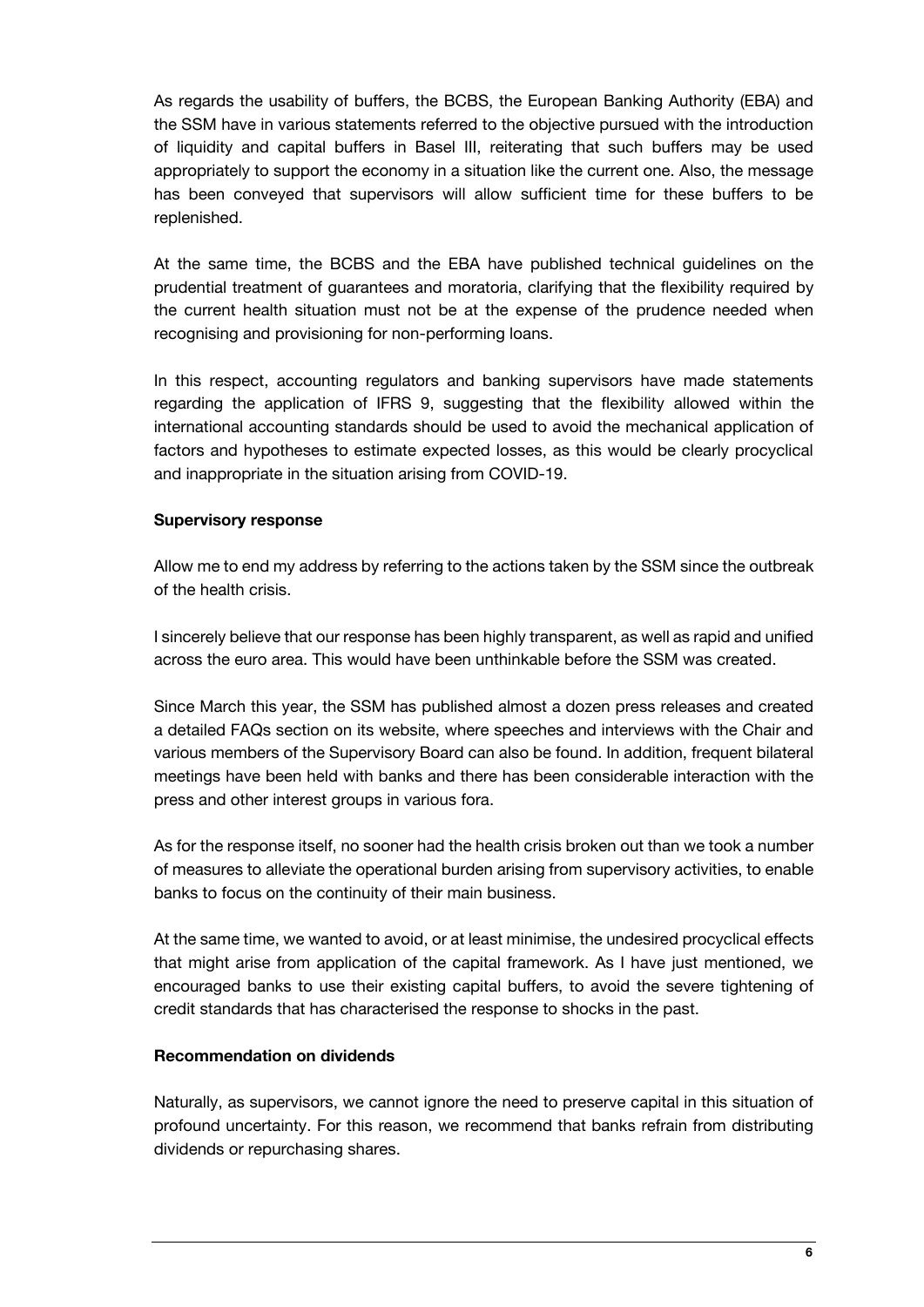I am sure I do not need to convince you that this measure has been more controversial, and less popular in the sector, than others. The restriction on dividends has generated much debate; analysts and banks argue that this limitation may generate additional downward pressure on already depressed share prices, putting European banks at a disadvantage in comparison with their peers in the United States.

I understand the controversy and the arguments made by banks, but I must again emphasise that, at times of uncertainty, it is clearly preferable to err on the side of caution than on the side of risk.

In any case, the evolution of the pandemic, and its effect on the macroeconomic outlook, will be taken into account when the recommendation is reviewed, before the end of the year.

# **Lending developments**

Following this initial phase, the SSM switched its focus to the assessment of risks and vulnerabilities, analysing the potential impact of the pandemic on bank balance sheets, for which purpose, the vulnerability analysis I have referred to was performed.

Certainly, the economic situation caused by the pandemic is entering a second phase. I have already mentioned on another occasion that, with the prudence due, I consider that the set of measures to support lending, in the form of guarantees and moratoria, along with the regulatory and supervisory actions I have referred to, have achieved the objective of cushioning the enormous initial impact of the crisis, preventing the situation of business illiquidity from leading necessarily to a solvency crisis.

In fact, according to preliminary data gathered by the SSM, following the expiry of moratoria in various euro area countries, most borrowers resume payments and only a small fraction were unable to do so.

The situation is evolving and thus the response required of the sector is also evolving. Unfortunately, the disease remains with us, and this justifies maintaining many of the exceptional measures to support the economy, in particular for certain sectors. Accordingly, the Government's decision to extend the grace period by a year and the maturity of financing with an ICO quarantee by up to three years seems appropriate to us.

In any case, although the consequences of the pandemic have yet to appear on bank balance sheets, the crisis will inevitably lead to structural changes. Not all economic activity will return to its previous levels.

Banks need to be preparing now for this impact. More resources need to be allocated to risk analysis and management, including the active management of rollovers and renegotiations with those customers that will almost certainly not be able to comply with their original contractual conditions.

Early identification of difficulties is fundamental in this context. Banks must proactively identify those customers who, despite temporary difficulties, have a viable business, for whom debt restructuring may be an appropriate option.